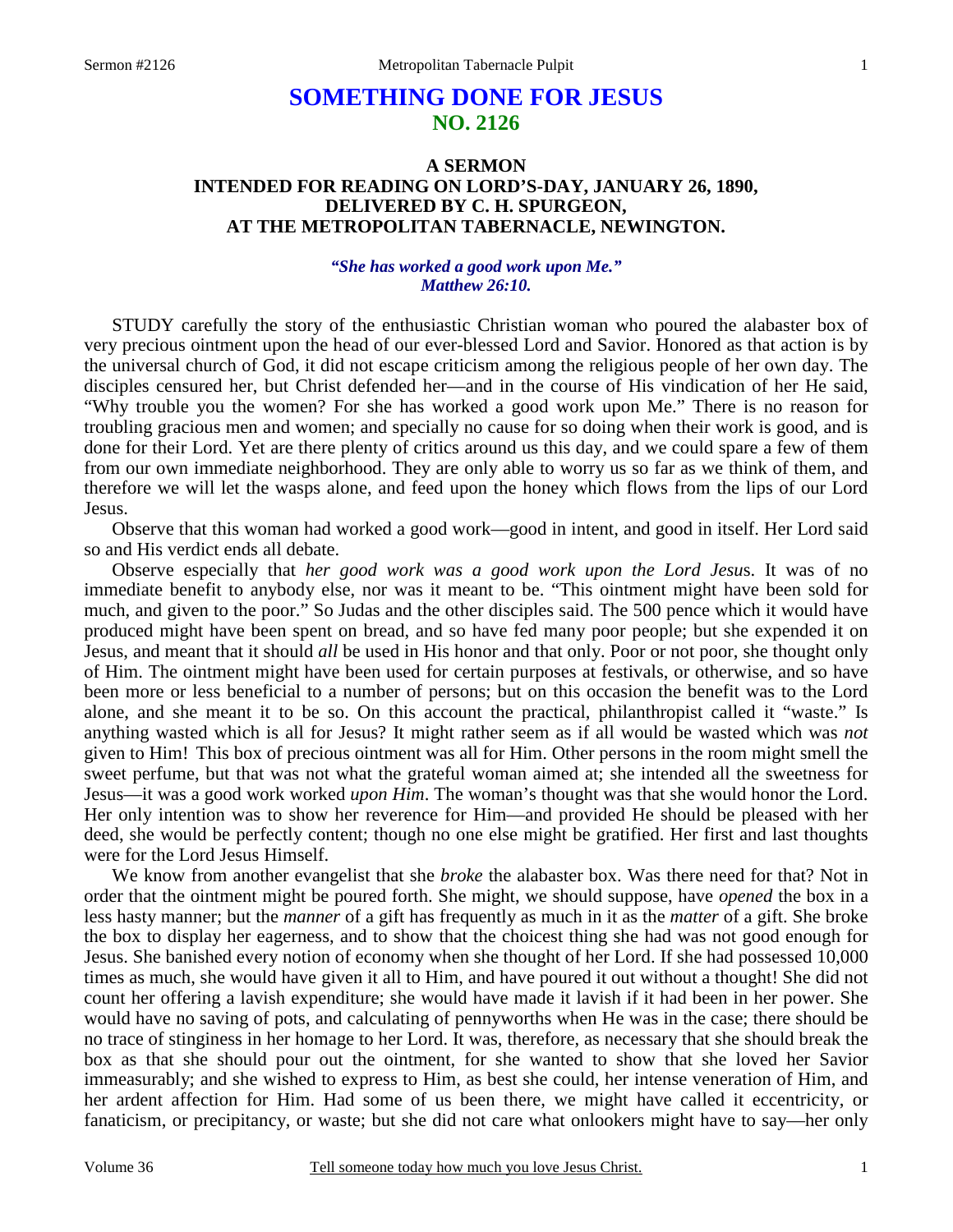consideration was what Jesus might think. To please *Him* was the height and range of her ambition. Happy woman, to have reached this gracious absorption!

 *The good work which she performed was, far beyond her own thought, a most appropriate one*. Love is ever wise. Jesus was a King. He had ridden through the streets of Jerusalem in triumph. The multitude had strewn branches in His path. They had saluted Him with hosannas. They had done much by way of coronation, but they had not anointed Him. Why this omission? *She* will anoint Him if no one else will. Her hands shall bring out the perfumed nerd, and pour the precious ointment upon the King of Israel! He was a Priest, too, and especially a *pardoning* Priest to her. She recognized His sacred priesthood; but the oil that fell on Aaron's head had never, literally, fallen upon the head of Jesus, and therefore she must anoint Him plenteously till the oil not only ran to the skirts of His garment, but filled the entire house where they were sitting. As King and as Priest she will take care that He is not without a costly anointing. Moreover, it was customary to anoint pilgrims for their refreshment at the end of a long journey when they came into the house. The host on this occasion had neglected this act of courtesy. It was most suitable, then, that when this great Lord of pilgrims, whose path had been weary and woeful, and had, at length, nearly ended His years of travel in this thorny wilderness—it was, I say, most suitable that He should receive refreshment from the woman's hospitable hand. Weary and worn was He, and she would gladly anoint Him with the oil of gladness. Though others had rejected Him, she anointed His head and acknowledged the way-worn traveler as the noblest guest earth ever entertained! In all this her good deed was fit and seasonable. Do you disagree?

 Our Lord said, and here I am free from all charge of following my own fancy, and am sure to be correct, that there was another meaning more remarkable by far. Whether this woman, with some prophetic spirit resting upon her, saw further into our Lord's words than His disciples did, we do not know; but Jesus declared that she did it for His *burial*—as it were, *embalming* Him a little before the time for His closely-approaching sojourn in the tomb. There was a great appropriateness, then, in the act; and we think more appropriateness than she, herself, knew of at the time she did it! But it is ever so with loving hearts—reason does not guide them, by a kind of holy instinct they hit upon the right thing. Where reason laboriously finds out wisdom, love discovers it at once. There are instincts of pure hearts that are more to be trusted than the conclusions of argumentative minds. The safest logic is often that of the *heart* when at once it devises liberal things for Jesus. Mind you never set that logic aside. Here love devised the very deed that was required—the fittest action that could have been imagined under the sad circumstances so near at hand.

 To come back to the point, however, which the woman was aiming at, she did all this, appropriate or not, *to Jesus*. It was a good work; but the point of it was that *it was a good work worked on Him*.

 On this occasion I wish to speak of good works worked on Jesus, and therefore I shall not be speaking to you all. Many of you are incapable of working a good work for Christ, for you are not saved yet. How can an evil tree bring forth good fruit? How can those who do not believe in Jesus do anything for Him? It is not yet time for you to do anything for Him; your first business is that He should do everything for *you*. You must go to Him as guilty sinners, and find mercy in Him. I speak at this time only to those who have trusted in the Lord Jesus, and so have been set apart by Him, and sanctified forever by His one sacrifice. These, owing as they do, so much to their Lord, are those to whom I would speak now, and say, Render unto Him good works that shall terminate in Him, and shall be made to express your love to Him.

 Good works worked upon Jesus, or solely in reference to Him, are to be our subject. Very briefly *we shall notice the feelings prompting this kind of servic*e. Secondly, *we shall mention modes of such service.* Thirdly, *we shall give counsel or careful notes to be observed in such service.* And then *we shall conclude with a word by way of defense of service of this sort*.

**I.** And first, THERE ARE FEELINGS WHICH PROMPT TRUE BELIEVERS TO DO WORKS AS UNTO CHRIST. To bring forth these peculiar services, certain feelings move within the believer's bosom.

 The first and the most powerful, probably, is *gratitude*. "We love Him because He first loved us." He lived for us; He died for us; He rose for us; He pleads for us. We owe all to Him. The natural impulse of the renewed heart is to say, "What can I do *for Him?* I love His people, but I love Him best. I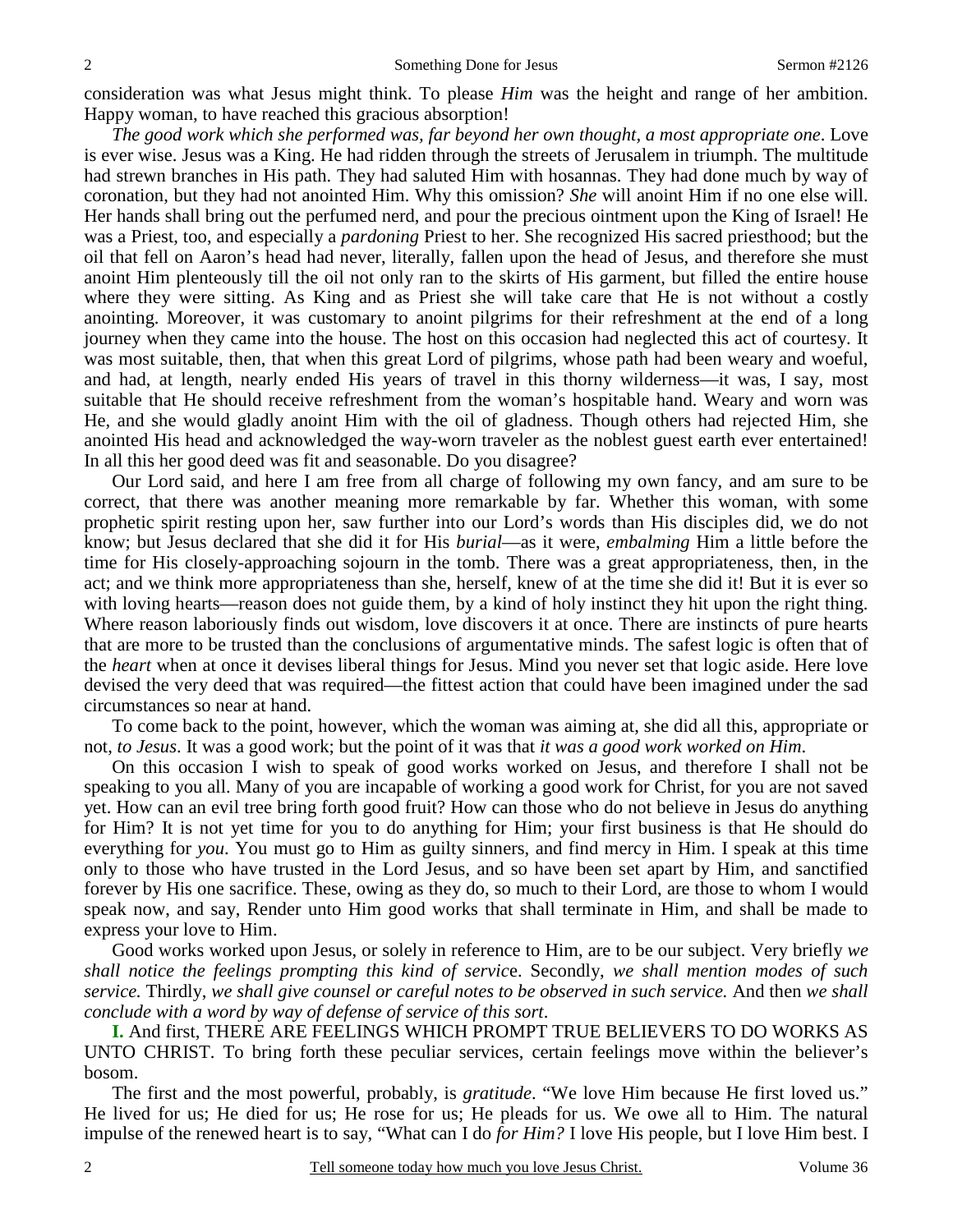3

love His ministers, but He is beyond them all. I love His cause on the earth, but I love Him better. While I owe much to His church, and to His ministers, I owe most to Him. I want to tell Him how I love Him. I want to show Him, by some direct act done for Him, that my heart adores Him for all that He has done for me." Beloved brothers and sisters, have you ever felt that way? I have often felt, even towards a kind earthly friend, that while I have been thankful for his gift, and for his help rendered, I have longed, also, to do something for the person helping me. When I have not known the person who helped me in my good work, I have wanted to know him—not from curiosity, but that I might say how grateful I felt to the giver of such kindness. How often I have had my hand grasped by loving persons who have said, "I wanted to tell you that you led me to the Savior!" They wanted to say it *to me,* and often have they written to me, and cheered my heart because they felt a personal gratitude which needed a personal expression. A poor woman once forced me with tears to receive a small sum of money for myself. I declined it till I saw that it would hurt her feelings, for she had evidently longed for this opportunity for expressing her thankfulness for the sermons she had read. If we feel thus towards an earthly friend, how much more shall we feel it towards Him who has saved us by His blood! Do you not want to behold Him, that you may tell Him how you love Him? Do you not feel prompted to devise some new method by which your love can manifest itself before the Beloved's eyes, not in word only, but in deed and in truth?

 Another feeling that will prompt us to the same course is that of *deep veneration*. One has admired the personal character of Jesus with a sacred admiration, thinking of Him as the Son of man in perfection, and then as God over all, blessed forever. We have first fallen at His feet in humble worship, and then, when we have risen, we have said to our altogether-lovely Lord, "Oh, that I could serve such a One as You are! Show me what You would have me do; only do me the honor to allot me a service which I may render unto You, for he is more than a king who is honored to be the lowest menial in Your court. He who reigns over nations is not as happy as the man who is subject to Your rule. It is a delight to pay You homage." It is our heaven to think that we may be permitted to serve such a Christ, and to work a good work upon Him.

 Then, oftentimes, the feeling of *sympathy* will come in, and blend itself with veneration. Such sympathy is by no means to be condemned, but to be commended. I mean by sympathy this—have you not felt, when you have heard of our Redeemer's sufferings and death, that He deserved a great reward for them? Have you not wished that you could put a crown upon His head for having so disinterestedly laid down His life for His enemies? We have sometimes sung in this house with all our hearts those words—

> *"Let Him be crowned with majesty Who bowed His head to death; And be His honor sounded high By all things that have breath."*

We have said in our hearts, "How can we fitly honor this paragon of perfection, this mirror of unbounded love? Such a One as He is, having suffered so deeply, ought to be rewarded plenteously with the honor of all who can appreciate a great and noble deed."

 That feeling of sympathy has been intensified when we have seen that, instead of honor, our Lord Jesus Christ receives coldness from the sons of men. No, worse than that, He is persecuted by their blasphemy, and hounded by their hatred! Have you not felt, when you have heard His holy name blasphemed, as if you would blot that blasphemy out with your blood if you could? When you have seen His sacred day dishonored, and the truths of the gospel denied, has not your soul burned within you? Have you not said, "What shall I do for my despised Savior—maltreated by those whom He has blessed; and crucified afresh, and put to an open shame even by these who profess to be His disciples? Maligned by those who call themselves His ministers? O Master, might I but do *something* to wipe out these blots—to remove these slurs upon Your sacred name?" That feeling of sympathy with Jesus, working with veneration, and backed with gratitude will lead us to attempt brave deeds of love for Him—for Him *personally*, I mean.

 In the midst of all this, as a central flame burning like the sun in the center of the lesser lights, *our affection for Jesus* will make us long to serve Him. We love our dear ones upon earth, but we love Jesus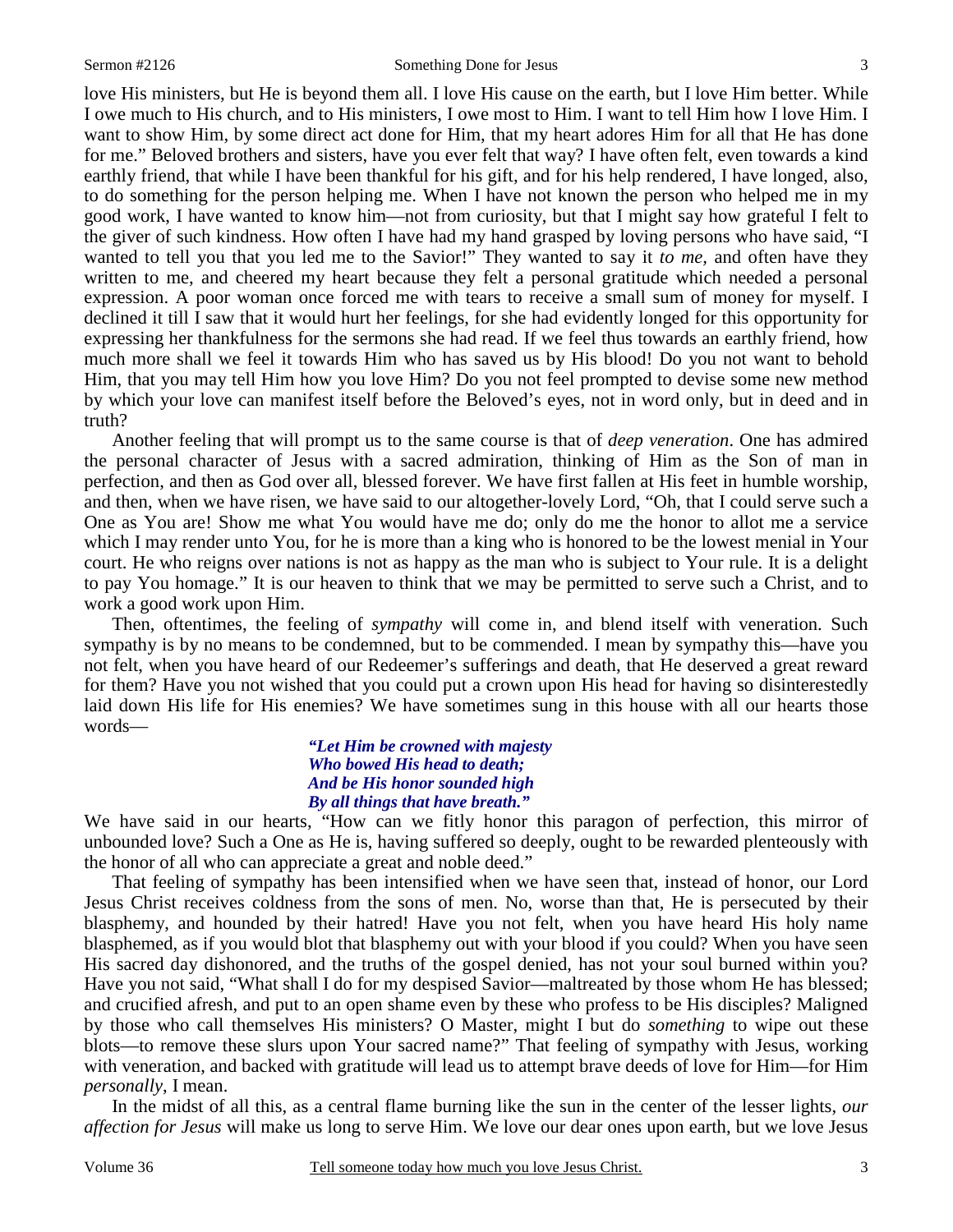better than all of them put together. We love our brethren for Jesus' sake, but He is the chief among 10,000 and the altogether lovely. We could not live without Him! To enjoy His company is bliss to us; for Him to hide His face from us is our midnight of sorrow. In comparison with that, all other sorrows are but the shades of grief, but His departure would be the substance of distress. And, Master, when we have looked at You, and seen the nail prints, and beheld the scar on Your side; when we have beheld You standing before Your Father's throne still pleading for us, and revealing Your undying affection towards us, Your chosen—in Your intercession for us, we have said, "We must serve Him; we must find out some way by which we may give Him more honor." Oh, that I had a crown to cast at His feet! Oh, that I could make new songs to be sung before Him! Oh, that I could write fresh music for angelic harps! Oh, for the power to live, to die, to labor, to suffer as unto Him, and unto Him alone! You know better than I can tell you, many of you, what these aspirations are. I am merely traversing a road with which you are continually familiar. Let us keep company in thought, and may I beg that, on some sunny day, when my Lord gives me special work to do for Him, you will be at my side with your gifts and efforts of love for His dear name!

**II.** I shall pass on, in the next place, to notice THE MODES IN WHICH THIS SUGGESTED SERVICE OF GOOD WORKS DONE UNTO HIM MAY SHOW ITSELF. Holy Spirit, help me! We will begin, as it were, at the base of the pyramid, and go upward. And we may commence by saying that *the entire life of the Christian* ought to be, in many respects, a good work done unto Christ. Albeit that there must be in our life an eye to the good of our fellow men, yet may we do it all unto the Lord. The same law which says, "You shall love the Lord your God with all your heart, and with all your soul, and with all your strength," adds, "and your neighbor as yourself," which proves that it does not necessarily take away any part of our love from God when we act in love to our fellow men. The duties of life, though they are to be done with a view to our neighbor as God's will requires, still ought, in the highest sense, to be performed mainly with an eye to the glory of Christ, and out of love to Him. The servant is bid to work, "as unto the Lord, and not unto men." The master, also, ought to discharge his duties knowing that he has a Master in heaven—and the thought of that Master above should guide him in all he does. O Christian brothers and sisters, whatever your calling, discharge the duties of it with a view to glorifying Him whose name, as Christians, you bear! So let it be in every relation of life. Should not the child seek to honor Christ by being like the holy child Jesus? Should not the parent devote his child to Christ, earnestly praying that he may grow up in the fear of the Lord, and may serve the Lord? Every lawful relationship can be consecrated! In every condition of life we can glorify Jesus!

 In all the moral obligations of life, Jesus should be before us. We should be honest not only for our reputation's sake; for that would be an unworthy motive; but for Christ's sake! Would we have Christ's disciples called "thieves"? We should be sternly upright, never by any means under suspicion of untruth or double-dealing—because we serve the Lord Christ who is faithful and true. Of us more is expected than of others since we serve a better Master than all others. God has done more for us! We have a clearer interest in the precious blood of Jesus, and therefore the common virtues of life ought to be exhibited in us to their fullest extent by the help of the Holy Spirit; so shall we do everything as unto the Lord Jesus.

*The Christian must look to certain matters ordinarily overlooked in common life, for Christ's sake;* for instance, that of forgiveness of injuries. Some will not forgive at all; this is fatal to all hope of salvation. Others will forgive, but not till after some considerable time of wrath; good delayed is evil indulged. But you, Christian, you are to do a good work upon Christ by forgiving for His sake. He has forgiven you, and therefore you will forgive others freely and continually. Your revenge is the noble vengeance of heaping coals of the fire of kindness upon your enemy's head! You might have struck him, but for Christ's sake you bless him! No words of wrath shall defile your lips, for love commands silence within those gates of coral. You see Christ, as it were, covering your foe with His own merit, and you say, "For His sake I forgive you." May your whole life, then, ordinarily be lived as unto Jesus, and may special gems of forgiveness glisten in it!

 Now go a step higher. *That which is purely Christian work ought to be done also upon Him, and for Him*. I mean by Christian work, evangelical service which grows out of the plan of salvation. I refer to those things peculiar to Christians—such as spreading the gospel, teaching, instructing, consoling,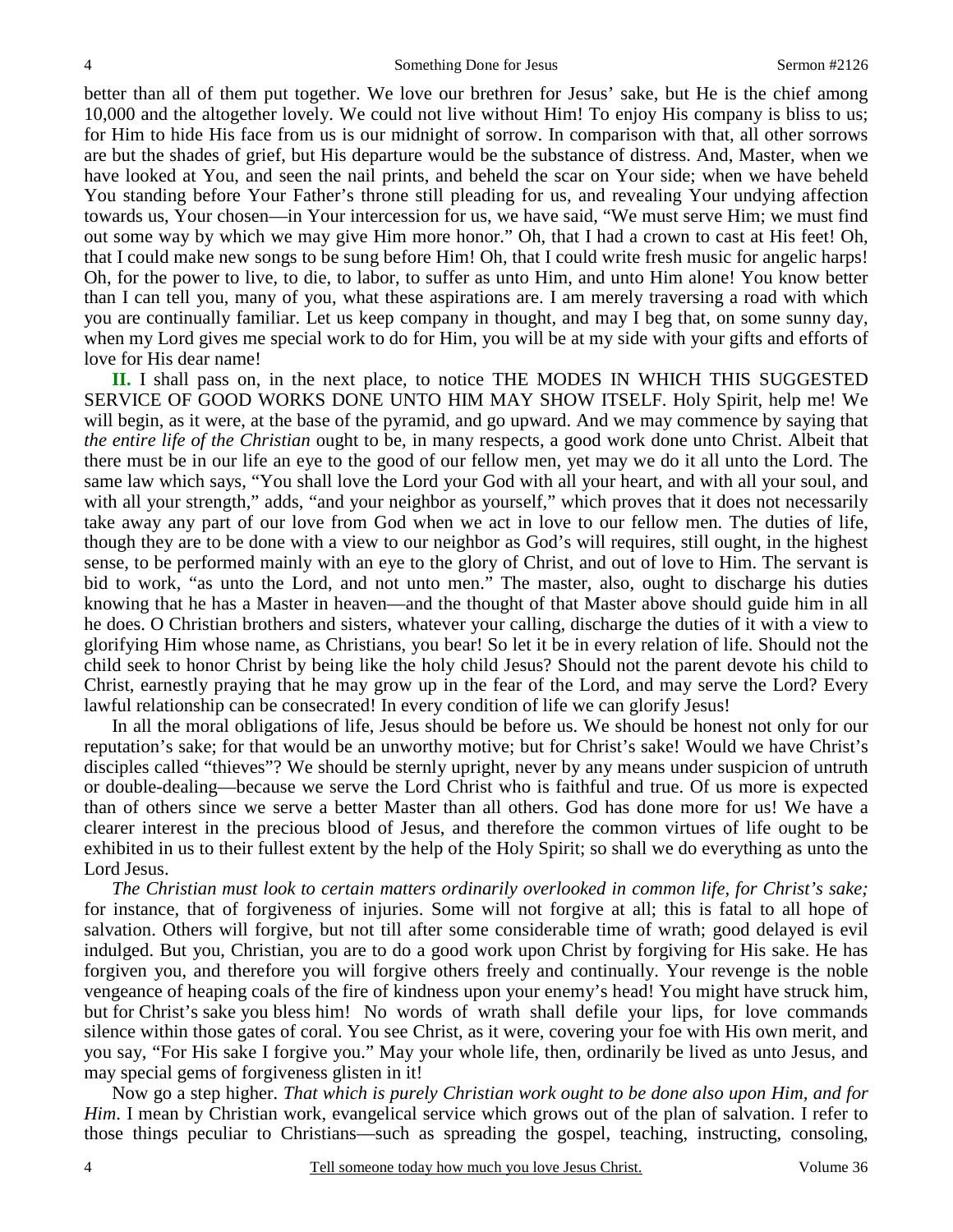almsgiving, and the like. All this should be done for Jesus more really than it often is; and that other part of Christian service, namely, endurance, the bearing of shame for Christ's sake, the patient suffering of the will of God in providence—all this should be done for Christ most distinctly. I know there will be a second motive here, as in the former, and properly so. When I preach, I have an earnest desire to do good to my hearers—I ought to have such a desire. But yet, I desire to be moved by a higher motive than love to your souls. I desire that, by the stirring up of your minds, Christ may get glory—that you may be led to do something for Him which will bring *Him* honor, and please *Him*. May you as saints be prospered that the Lord of saints may be honored! I look through you to Jesus. We ought to go to our Sunday school class with the view of doing good to the children; yet, above that objective must rise the higher objective, namely, the honoring of Christ through those children. We seek the good of the children for Christ's sake! Visit the sick, or preach in the street, or distribute your tracts—dear brothers and sisters, in doing these things you do well; but do not forget to perform these acts as unto the Lord, or else you will miss the flower and crown of your service. I am sure it will be sweeter to do your work, and easier to do it, and at the same time it will be better for your own souls, and you may more surely expect the divine blessing if you do all for Jesus' sake.

 And the same with the other branch of Christian service, namely, endurance; let us take up our cross because it is *His* cross and we bear it after Him. Oh, to lie still and suffer without a murmur! Oh, to be silent under the shears, because our own blessed Lord was like a sheep before her shearers, and opened not His mouth! Oh, to be able to bear sarcasm, ridicule, misrepresentation, and even actual loss of this world's goods for the sake of Jesus; and to bear them meekly and even joyfully, because it comes for His sake! To bear suffering for Jesus would be a novelty to some Christians, but to the true believer it is an exquisite delicacy. To suffer distinctly for Jesus is to work a work on His most blessed self. I place this on a higher range than the last set of duties which I mentioned, but still, we have not yet come to the purest form of good works worked upon the person of our Lord Jesus.

 We will go a step higher. *There are works of the consecration of our substance*. In these all Christians ought to abound. It is ours to give often, give largely, and give even till we feel the pinch of giving! But we must take care that we truly give as to the Lord. When you give your money to the church of God to maintain the preaching of the gospel, or to assist missionary enterprise, or whatever else the church has in hand, you are doing a good work to others. You are helping on the gospel which has been a blessing to you, and will be a blessing to them; but, over and above that, your desire should be to do it as unto the Lord. In giving what we can of our substance, it is sweet to lay it at His feet—not regarding it so much as going into the treasury of the church, as going into the hands of the crucified Savior. We give for His sake who gave Himself for us. We long that His kingdom may come, and that He may see of the travail of His soul.

 The same should be true of what is bestowed upon the poor. When you noiselessly and quietly give to the poor, who need your help, you are doing it for Christ—if such, indeed, is your motive, and it ought always to be so. We are getting still nearer to the point when we give to the Lord's poor because the poor saints are in living union with Jesus; they are a part of Christ's body, and in giving to them we are giving to Christ Jesus Himself. When we feed and clothe, and cherish poor aged believers because they belong to Christ, we are getting very near to that state of mind in which this good woman was when she worked the good work upon Christ. I suppose the day will come in this age of novel reforms when we must not *dare* to help the poor and needy. We can hardly do so now without coming under the censure of the school of hard economists. I see notices in the windows requesting us by no means to give alms. I should like to put at the bottom of such placards the text of Scripture which commands us to give to him that asks of us! Law or no law, I trust when a Christian sees a case of necessity, he will not be held back by any motives of political economy, or any of the hard and fast teachings of the social scientists. In your almsgivings see to it that while you do good unto all men, you do it especially unto the household of faith.

 "Oh," cries one, "you may very soon be found helping a person that does not deserve it." No doubt about it! But you have a great deal better to do than neglect those who should have your aid; if we give as unto the Lord, because He bids us do it, and for His sake, if any put our charity to an evil use, the sin

5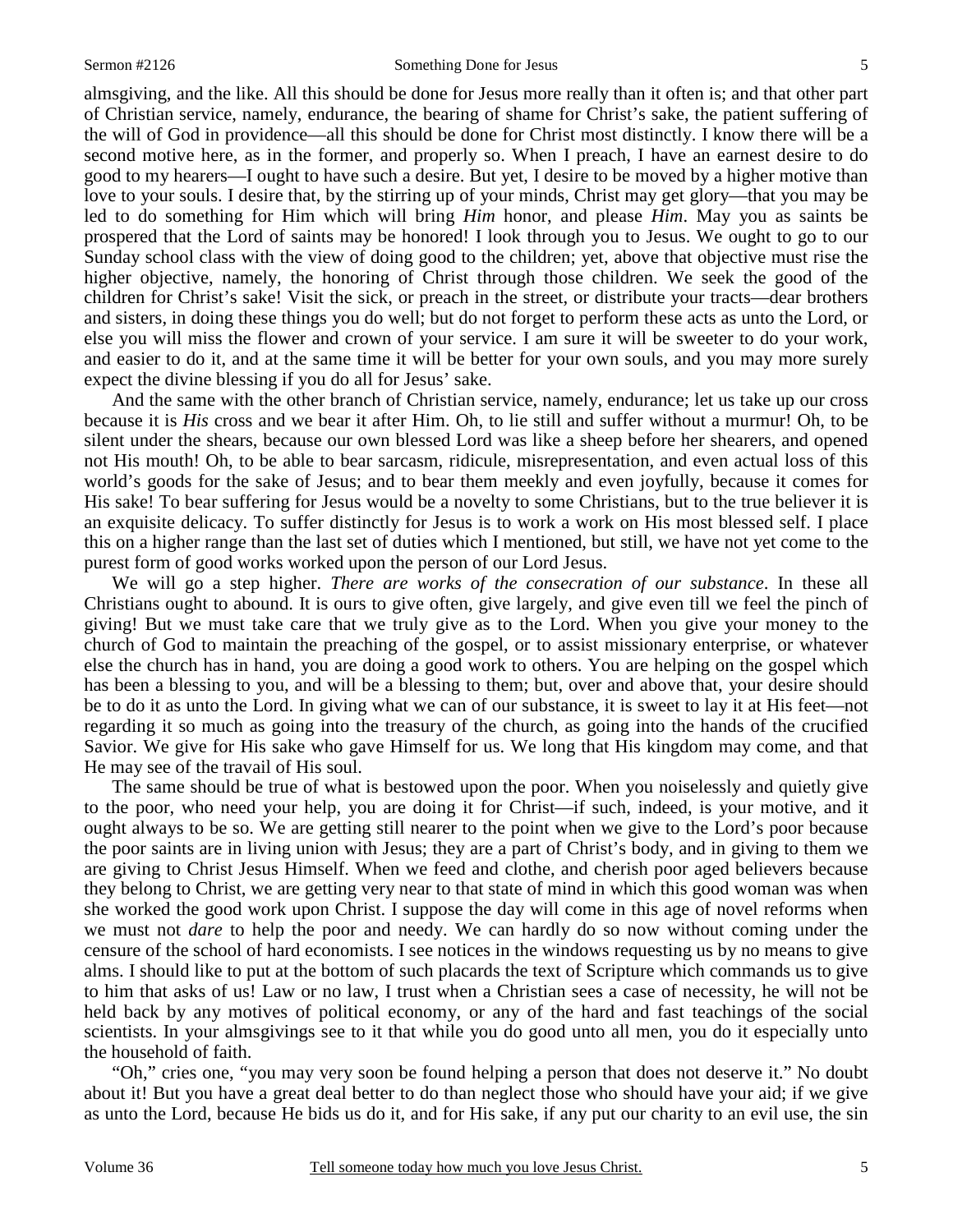will lie with them, and not with us. If in any cases applicants have deceived us, yet our act of charity is acceptable to God.

 Never give for the sake of being thought generous—that spoils it all; that is not giving, but buying a certain amount of respect at so much a pound. Never contribute to church work, nor to the help of the poor merely to gratify the instinct within you which finds it hard to say, "No"—but do it because, if Christ asked you, you would give Him anything, and you feel that when His poor have need, you are bound to help them for His sake.

 We will go a step higher, dear brethren; there are two great duties which the Lord has appointed for His people only, and these we should observe because they are appointed by Him. I refer to *the two commands regarding Baptism and the Supper of the Lord*. In keeping these commandments, there is a great reward to our own souls, but we ought to come as believers to be baptized out of love to Jesus. We ought not to ask, "What is the good of this?" We may not say, "Shall I get anything by it?" But we are to simply say this, "He bade me, and I will do it for the love I bear His name." I feel shocked when I hear people say, "But it is not *essential* to salvation." You mean and beggarly spirit! Will you do nothing but what is essential to your own salvation? A Pharisee or a harlot might talk so! Is this your love to Christ—that you will not obey Him unless He shall pay you for it? Unless He shall make your soul's salvation depend upon it? Oh, if you love the Master, the least of His commandments will seem very precious in your sight, and you will feel that because you love Him, you obey Him! If obedience to an ordinance should bring you no good whatever—if Jesus bade you, it is enough for you, whatever it may be. Indeed, it is all the sweeter to do the Lord's bidding when no trace of personal gain can be found mingling with the motive.

 So, too, when we approach the table of communion, we shall get a blessing there if we come aright; but I think we too often fail to remember that we should sit at the holy table with the sole view of honoring the Lord who in that festival is remembered. He says that we are to show His death until He comes. It is to Him that the feast is dedicated. To keep up the memory of His death, and to testify the fact to others we eat of the bread, and drink of the cup. We celebrate the sacred supper for our Lord's sake, not because of church rules, nor because it is the custom of the brotherhood to do so —nor even because it is a hallowed refreshment to our own hearts. We commune at the sacred feast out of love to the Well-Beloved.

 But I will come to the point by saying, dear brothers and sisters, seek to do something for Jesus which shall even be above all this a secret sacrifice of pure love to Jesus. *Do special and private work towards your Lord*. Between you and your Lord let there be secret love tokens. You will say to me, "What shall I do?" I decline to answer. I am not to be a judge for you—especially as to a private deed of love. The good woman in our text did not ask Peter, "What shall I give?" or to John, "What shall I do?" Her heart was inventive. I will only say *that we might offer more private prayer for the Lord Jesus*. "Prayer also shall be made for Him continually." Intercede for your neighbors. Pray for yourselves; but could you not set apart a little time each day in which prayer should be *all for Jesus?* Could you not at such seasons cry with secret pleadings, "Hallowed be Your name! Your kingdom come! Your will be done on earth, as it is in heaven"? Would it not be a sweet thing to feel at such a time—"I shall now go up to my chamber, and give my Lord a few minutes of my heart's warmest prayer, that He may see of the travail of His soul"?

 That is one thing which all saints can attend to. Another holy offering is adoration—*the adoring of Jesus*. Do we not too often forget this adoration in our assemblies, or thrust it into a corner? The best part of all our public engagements is the worship—the direct worship; and in this the first place should be given to the worship of the Lord Jesus. We sing at times to edify one another with psalms and hymns, but we should also sing simply, and only to glorify Jesus. We are to do this in company, but should we not do it alone, also? Ought we not all, if we can, to find a season in which we shall spend the time—not in seeking the good of our fellow men, not in seeking our own good—but in adoring Jesus, blessing Him, magnifying Him, praising Him, pouring forth our heart's love towards Him, and presenting our soul's reverence and penitence? I *suggest* this to you—I cannot teach you how to do it. God's Holy Spirit must show your hearts the way; but let me entreat you to believe that it will be no wasted thing if on Him the good work of prayer and adoration shall begin and end on Him. It will be a right thing, and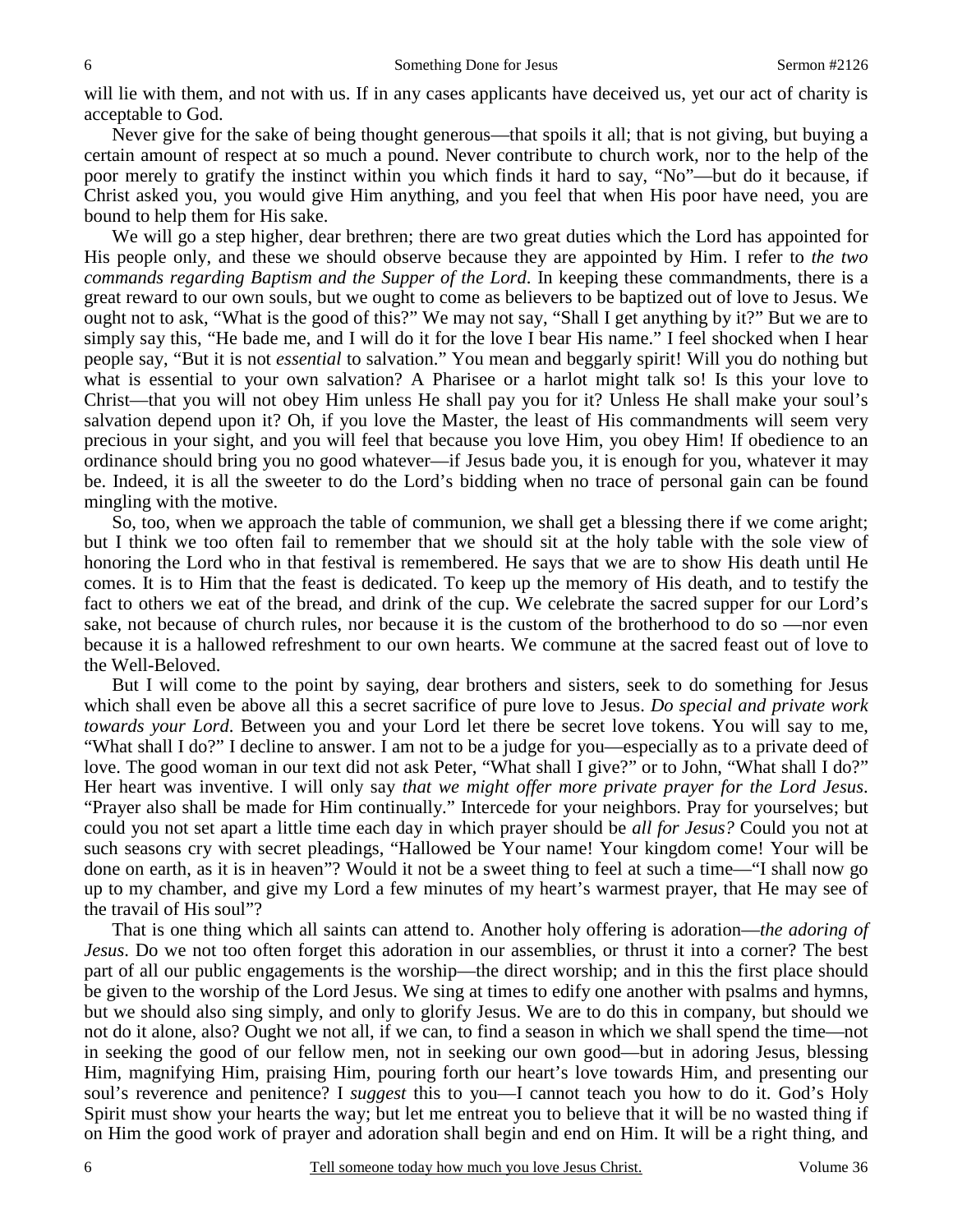well done of you if the Lord Jesus has for Himself the choicest of your thoughts, emotions, words, and deeds. Oh, that all that we have could be laid at His feet! It would be no waste, but the proper use of all our good things.

**III.** But time fails me, and therefore I must, thirdly, and with extreme brevity, OFFER YOU A WORD OR TWO OF ADVICE ABOUT DOING GOOD WORKS FOR JESUS. *Take care that self never creeps in*. It is to be all for Jesus—let not the foul fingers of self-seeking stain your work. Never do anything for Jesus out of love for popularity. Be always glad if your right hand does not know what your left hand does. Hide your works as much as possible from the praise of the most judicious friend. At the same time, let me also add never have any fear of censure from those who know not your love to Jesus. This good woman did her work publicly, because it was the best way to honor her Lord; and if you can honor Him by doing a good work in the marketplace before all men, do not be afraid. To some the temptation may be to court the public eye—to others the temptation may be to dread it. Serve your Lord as if no eyes beheld you; and do not blush though all the eyes in the universe should gaze upon you. Let not self, in either case, come in to defile the service.

*Never congratulate yourself after you have worked a work for Jesus*. If you say unto yourself, "Well done!" you have sacrificed unto *yourself*. Always feel that if you had done all as it should be done it would still be but your reasonable service.

 Remember that *deeds of self-sacrifice* are most acceptable to Jesus. He loves His people's gifts when they give, and feel that they have given. Oftentimes we are to measure what we do for Him not by what we have given, but by what we have left *after* giving—and if we have much left, we have not given as much as that widow who gave two mites—no, for certain we have not, for she gave "all her living."

 Let us, above all, keep out of our heart the thought which is so common in this general life, that nothing is worth doing unless something practical comes out of it—meaning by "practical" some manifest result upon the morals or temporals of others. It is almost universal to ask the question, *Cui bono?—*"What is the good of it? What good will it do for me? What good will it do for my neighbor? To what purpose is this waste?" No, but if it will glorify Christ, do it; and accept *that* motive as the highest and most conclusive of reasons.

 If a deed done for Christ should bring you into disesteem and threaten to deprive you of usefulness, do it none the less! I count my own character, popularity, and usefulness to be as the small dust of the balance compared with fidelity to the Lord Jesus. It is the devil's logic which says, "You see I cannot come out and avow the truth of God, because I have a sphere of usefulness which I hold by temporizing with what I fear may be false." O sirs, what have we to do with consequences? Let the heavens fall, but let the good man be obedient to his Master, and loyal to His truth. O man of God, be just and fear not! The consequences are with *God—*not with you! If you have done a good work unto Christ, though it should seem to your poor bleared eyes as if great evil has come of it, yet you have done it, Christ has accepted it, and He will note it down, and in your conscience He will smile you His approval.

**IV.** I will not detain you longer, but just close by saying that THERE IS A GOOD DEFENSE FOR ANY KIND OF WORK WHICH YOU MAY DO UNTO JESUS, AND UNTO JESUS ONLY. However large the cost, nothing is wasted which is expended upon the Lord, for Jesus deserves it. What if it did no service to any other—did it please *Him?* He has a right to it! Is nothing to be done for the Master of the feast? Are we to be so looking after the sheep as never to do honor to the Shepherd? Are the servants to be cared for, and may we do nothing for the Well-Beloved Lord Himself? I have sometimes felt in my soul the wish that I had none to serve but my Lord. When I have tried to do my best to serve God, and a cool-blooded critic has pulled my work to pieces, I have thought, "I did not do it for you! I would not have done it for you! I did it for my Lord! Your judgment is a small matter; you condemn my zeal for the truth of God. You condemn what He commends." Thus may you go about your service, my brothers and sisters, and feel, "I do it for Christ, and I believe that Christ accepts my service, and I am well content." Jesus deserves that there should be much done altogether for Him. Do you doubt it? There is brought into the house, on his birthday, a present for Father. That present is of no use to Mother, or to the children. It cannot be eaten. It cannot be worn, but Father would not give it away to anybody—it is of no value to anybody but himself. Does anybody say, "What a pity it was to select such a gift, even though Father is pleased"? No, everybody says, "That is just the thing we like to give to